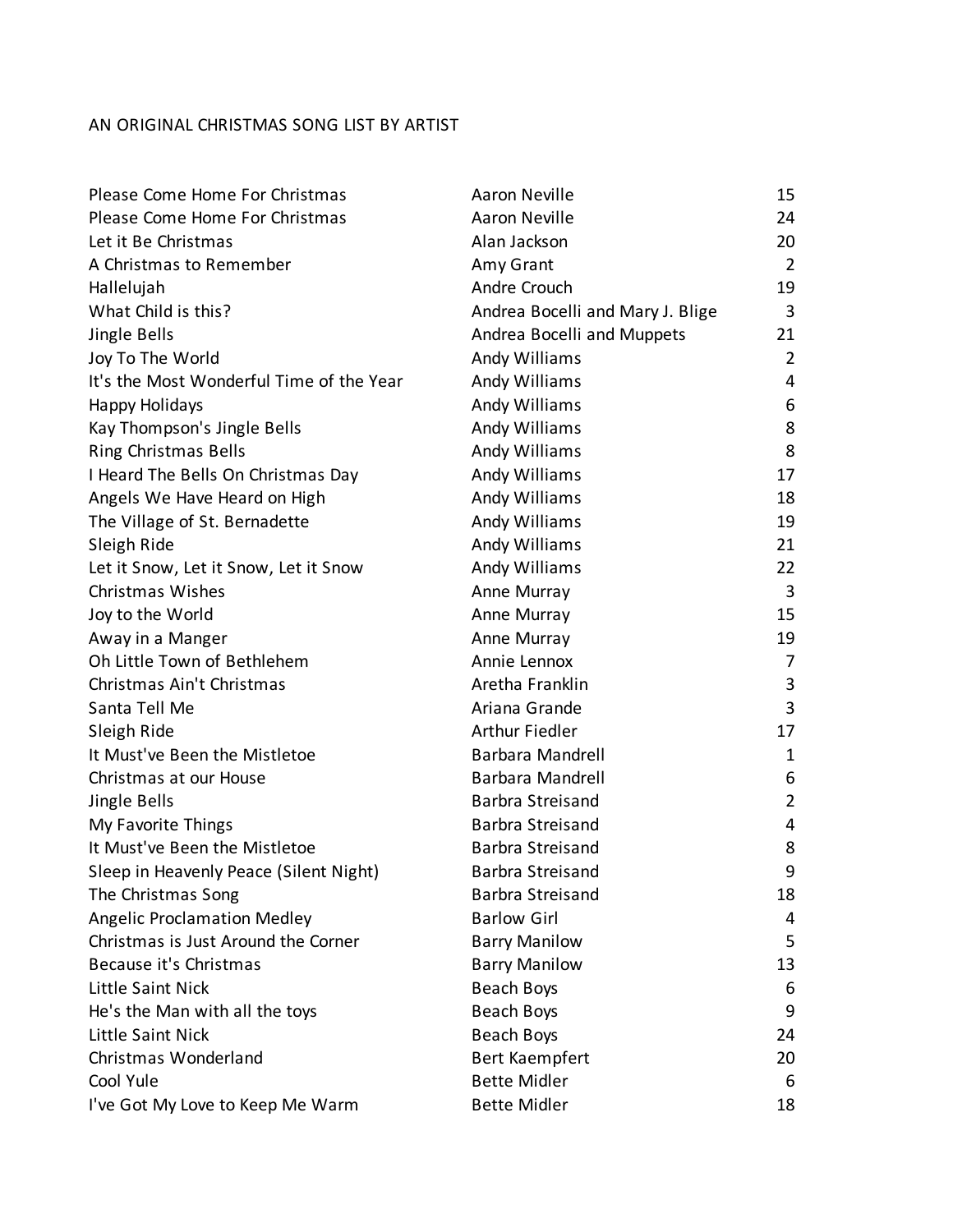| Winter Wonderland/Let it Snow         | Bette Midler & Johnny Mathis       | 13             |
|---------------------------------------|------------------------------------|----------------|
| White Christmas                       | <b>Bing Crosby</b>                 | 6              |
| <b>White Christmas</b>                | <b>Bing Crosby</b>                 | 15             |
| Santa Claus is Coming to Town         | <b>Bing Crosby</b>                 | 18             |
| Do you hear what I Hear               | <b>Bing Crosby</b>                 | 19             |
| White Christmas                       | <b>Bing Crosby</b>                 | 24             |
| Little Drummer Boy (Peace on Earth)   | <b>Bing Crosby and David Bowie</b> | 3              |
| Home (Christmas)                      | Blake Shelton & Michael Buble      | 11             |
| Jingle Bell Rock                      | Blake Shelton & Miranda Lambert    | 11             |
| Oklahoma Christmas                    | Blake Shelton & Reba McIntyre      | 10             |
| Christmas Auld Lang Syne              | <b>Bobby Darin</b>                 | 17             |
| Jingle Bell Rock                      | <b>Bobby Helms</b>                 | $\mathbf{1}$   |
| Jingle Bell Rock                      | <b>Bobby Helms</b>                 | 24             |
| Jingle Bell Rock                      | Bobby Rydell & Chubby Checker      | 20             |
| Christmas Eve in My Home Town         | <b>Bobby Vinton</b>                | 10             |
| The Christmas Song                    | <b>Boney James</b>                 | 16             |
| <b>Feliz Navidad</b>                  | Boney M                            | 18             |
| Rockin' Around the Christmas Tree     | Brenda lee                         | 6              |
| Christmas Is Just Another Lonely Day  | Brenda Lee                         | 10             |
| Rockin' Around the Christmas Tree     | Brenda Lee                         | 17             |
| My Only Wish This Year (Christmas)    | <b>Brittany Spears</b>             | 18             |
| This Time of the Year                 | <b>Brook Benton</b>                | 3              |
| Twas the Night Before Christmas       | Bugs Bunn & Friends                | 20             |
| Holly Jolly Christmas                 | <b>Burl Ives</b>                   | 8              |
| Holly Jolly Christmas                 | <b>Burl Ives</b>                   | 21             |
| The Bell that couldn't Jingle         | <b>Burt Bacharach</b>              | $\overline{2}$ |
| <b>Hey Santa</b>                      | Carnie Wilson & Wendy Wilson       | 8              |
| We Need A little Christmas            | Cast of Glee                       | 23             |
| I Heard The Bells On Christmas Day    | <b>Casting Crowns</b>              | 23             |
| Christmas Eve                         | Celine Dion                        | 3              |
| Oh Holy Night                         | Celine Dion                        | 6              |
| Happy Christmas                       | Celine Dion                        | 12             |
| Don't Save it All For Christmas Day   | Celine Dion                        | 15             |
| Mary Did You Know                     | Celo Green                         | 24             |
| Carol of the Bells                    | Celtic Woman                       | 2              |
| This Christmas                        | Chicago                            | $\overline{7}$ |
| Sleigh Ride                           | Chicago                            | 14             |
| Let it Snow, Let it Snow, Let it Snow | Chicago                            | 20             |
| Drivin' Home for Christmas            | Chris Rea                          | 16             |
| Run Rudolph Run                       | Chuck Berry                        | 11             |
| Mary Did You Know                     | Clay Aiken                         | 3              |
| Don't Save It All For Christmas Day   | Clay Aiken                         | 12             |
| Winter Wonderland                     | Darius Rucker                      | 3              |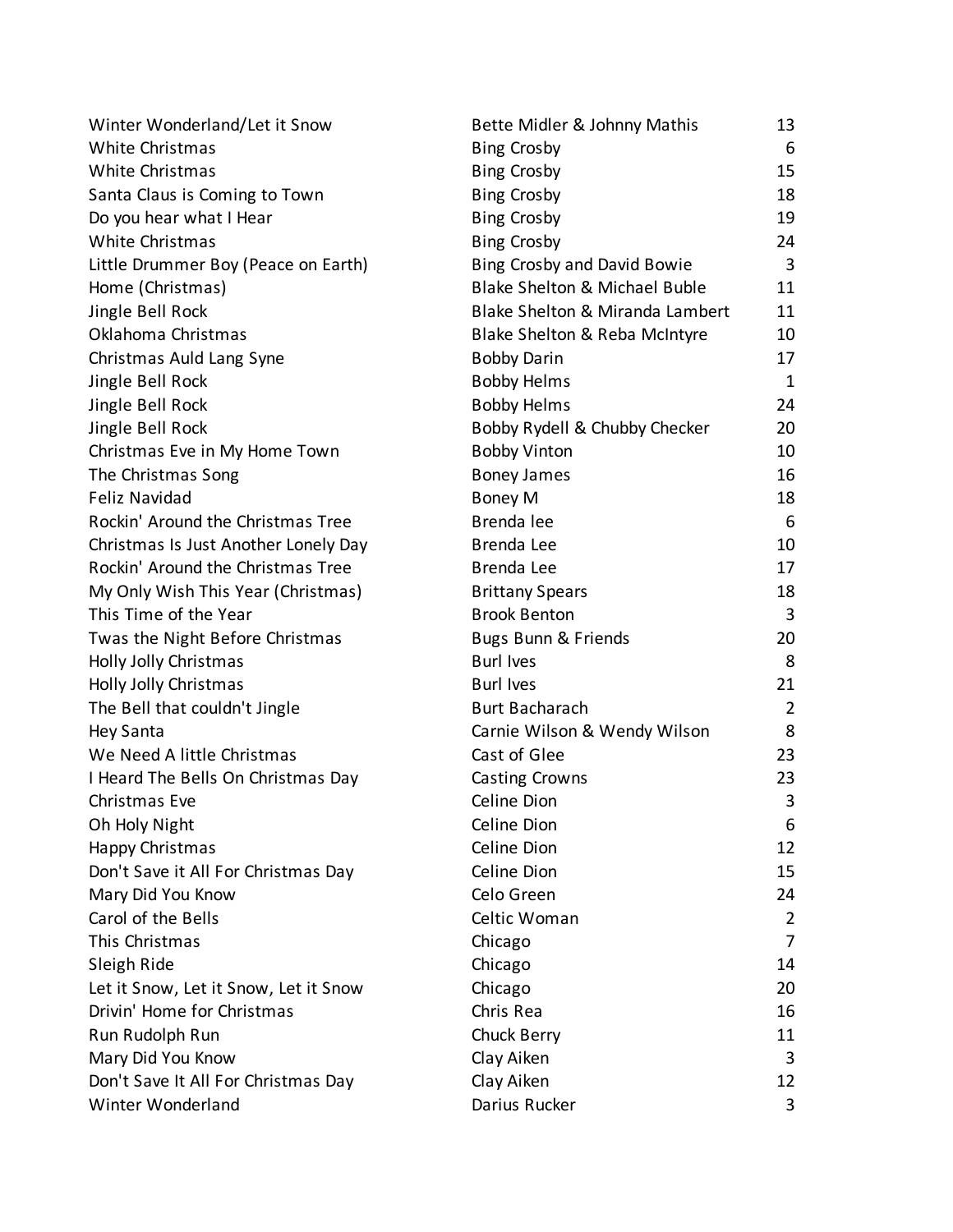| Christmas (Baby Please Come Home)        | Darlene Love                    | 5              |
|------------------------------------------|---------------------------------|----------------|
| All Alone on Christmas Day               | Darlene Love                    | 7              |
| Winter Wonderland                        | Darlene Love                    | 17             |
| The First Noel                           | David Archuleta                 | 9              |
| Christmas Every Day                      | David Archuleta                 | 24             |
| Carol of the Bells                       | David Foster                    | 9              |
| Carol of the Bells                       | David Foster                    | 21             |
| The Chipmunk Song                        | David Seville                   | $\overline{2}$ |
| Let it Snow, Let it Snow                 | Dean Martin                     | $\overline{2}$ |
| <b>Marshmallow World</b>                 | Dean Martin                     | 6              |
| Winter Wonderland                        | Dean Martin                     | 20             |
| Rudolph the Red Nosed Reindeer           | Dean Martin                     | 22             |
| Winter Wonderland                        | Dolly Parton                    | 18             |
| Away in a Manger                         | Earth, Wind & Fire              | 12             |
| Santa Baby                               | Eartha Kitt                     | 17             |
| Doo Wop Christmas                        | Eddie Floyd                     | 7              |
| Frosty the Snowman                       | Ella Fitzgerald                 | 15             |
| Step into Christmas                      | Elton John                      | 12             |
| It Won't Seem Like Christmas Without You | Elvis Presley                   | $\overline{2}$ |
| Here Comes Santa Claus                   | Elvis Presley                   | 13             |
| <b>Blue Christmas</b>                    | Elvis Presley                   | 5              |
| <b>Blue Christmas</b>                    | Elvis Presley & Martina McBride | 16             |
| Santa Claus is Coming to Town            | Elvis Presley & Winona Judd     | 23             |
| We Wish You A Merry Christmas            | Enlightenment                   | 6              |
| The Spirit of Christmas Past             | Enya                            | 5              |
| Winter Wonderland                        | Eurythmics                      | 14             |
| Where Are You Christmas?                 | <b>Faith Hill</b>               | 5              |
| The Christmas Waltz                      | <b>Frank Sinatra</b>            | 5              |
| Whatever Happened to Christmas           | <b>Frank Sinatra</b>            | 9              |
| I'll Be Home for Christmas               | <b>Frank Sinatra</b>            | 11             |
| Let it Snow, Let it Snow, Let it Snow    | <b>Frank Sinatra</b>            | 12             |
| Mistletoe and Holly                      | <b>Frank Sinatra</b>            | 14             |
| Have Yourself A Merry Little Christmas   | <b>Frank Sinatra</b>            | 18             |
| Jingle Bells                             | <b>Frank Sinatra</b>            | 22             |
| The Christmas Song                       | <b>Frank Sinatra</b>            | 22             |
| Mistletoe and Holly                      | <b>Frank Sinatra</b>            | 24             |
| We wish you the merriest                 | Frank Sinatra and Bing Crosby   | 19             |
| I Wouldn't Trade Christmas               | <b>Frank Sinatra Family</b>     | 1              |
| Last Christmas                           | George Michael                  | 9              |
| Last Christmas                           | George Michael                  | 16             |
| This Christmas                           | <b>Gerald Albright</b>          | $\overline{2}$ |
| When A Child is Born                     | Gladys Knight & Johnny Mathis   | 7              |
| Little Toy Trains                        | Glen Campbell                   | 12             |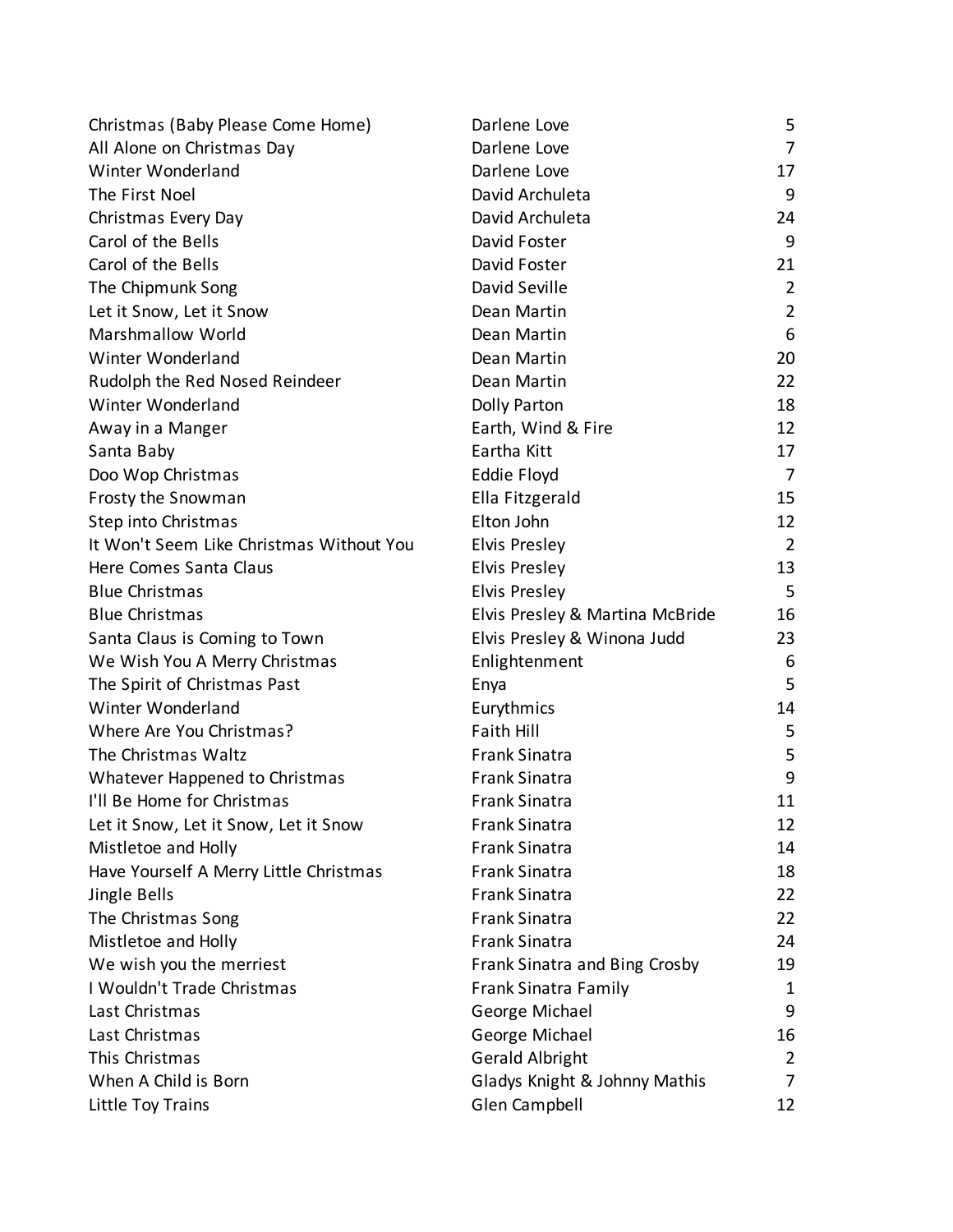| <b>Pretty Paper</b>                         | Glen Campbell               | 18             |
|---------------------------------------------|-----------------------------|----------------|
| Let it Snow, Let it Snow                    | Gloria Estefan              | 16             |
| Christmas Through Your Eyes                 | Gloria Estefan              | 24             |
| I Believe in Father Christmas               | Greg Lake                   | $\overline{7}$ |
| Christmas in my Heart                       | Gretchen Wilson             | 12             |
| Last Christmas                              | Gwen Stefani                | 22             |
| Santa Baby                                  | Gwen Stefani                | 24             |
| You Make It Feel Like Christmas             | Gwen Stefani &Blake Shelton | 21             |
| Mary's boy child                            | Harry Belafonte             | 3              |
| Little Drummer Boy                          | Harry Simeone Choral        | 10             |
| Walking in a Winter Wonderland              | Herb Alpert                 | 3              |
| My Favorite Things                          | Herb Alpert                 | 11             |
| Sleigh Ride                                 | Herb Alpert                 | 14             |
| Have Yourself a Merry Little Christmas      | Herb Alpert                 | 22             |
| Do You Hear What I Hear                     | Idina Menzel                | 9              |
| White Christmas                             | Idina Menzel                | 22             |
| I Saw Mommy Kissing Santa Claus             | Jackson 5                   | 4              |
| Some Children See Him                       | James Taylor                | 14             |
| Rockin' Around the Christmas Tree           | Jessica Simpson             | $\overline{4}$ |
| Man with the Bag                            | Jessie J                    | 14             |
| Jingle Bell Rock                            | Jimmy Buffett               | 21             |
| Frosty the Snowman                          | Jimmy Durante               | 16             |
| Happy Xmas                                  | John and Yoko               | $\overline{4}$ |
| Happy Christmas                             | John and Yoko               | 20             |
| I Saw Mommy Kissing Santa Claus             | John Cougar Mellencamp      | 16             |
| Christmas is Coming                         | John Denver & Muppets       | 9              |
| The 12 Days of Christmas                    | John Denver & Muppets       | 10             |
| Sleigh Ride                                 | Johnny Mathis               | 1              |
| We Need A Little Christmas                  | Johnny Mathis               | 11             |
| <b>Silver Bells</b>                         | Johnny Mathis               | 12             |
| It's The Most Wonderful Time of the Year    | Johnny Mathis               | 15             |
| It's Beginning to Look a Lot Like Christmas | Johnny Mathis               | 16             |
| Winter Wonderland                           | Johnny Mathis               | 21             |
| It's The most Wonderful Time of the Year    | Johnny Mathis               | 24             |
| <b>Feliz Navidad</b>                        | Jon Secada                  | 20             |
| <b>Feliz Navidad</b>                        | Jose Feliciano              | 6              |
| <b>Feliz Navidad</b>                        | Jose Feliciano              | 15             |
| <b>Feliz Navidad</b>                        | Jose Feliciano              | 23             |
| I'll Be Home for Christmas                  | Josh Groban                 | 4              |
| <b>Believe</b>                              | Josh Groban                 | 6              |
| What Child is This                          | Josh Groban                 | 16             |
| The First Noel                              | Josh Groban / Faith Hill    | 24             |
| Christmas Time is Here                      | Josh Groban / Ton Bennett   | 21             |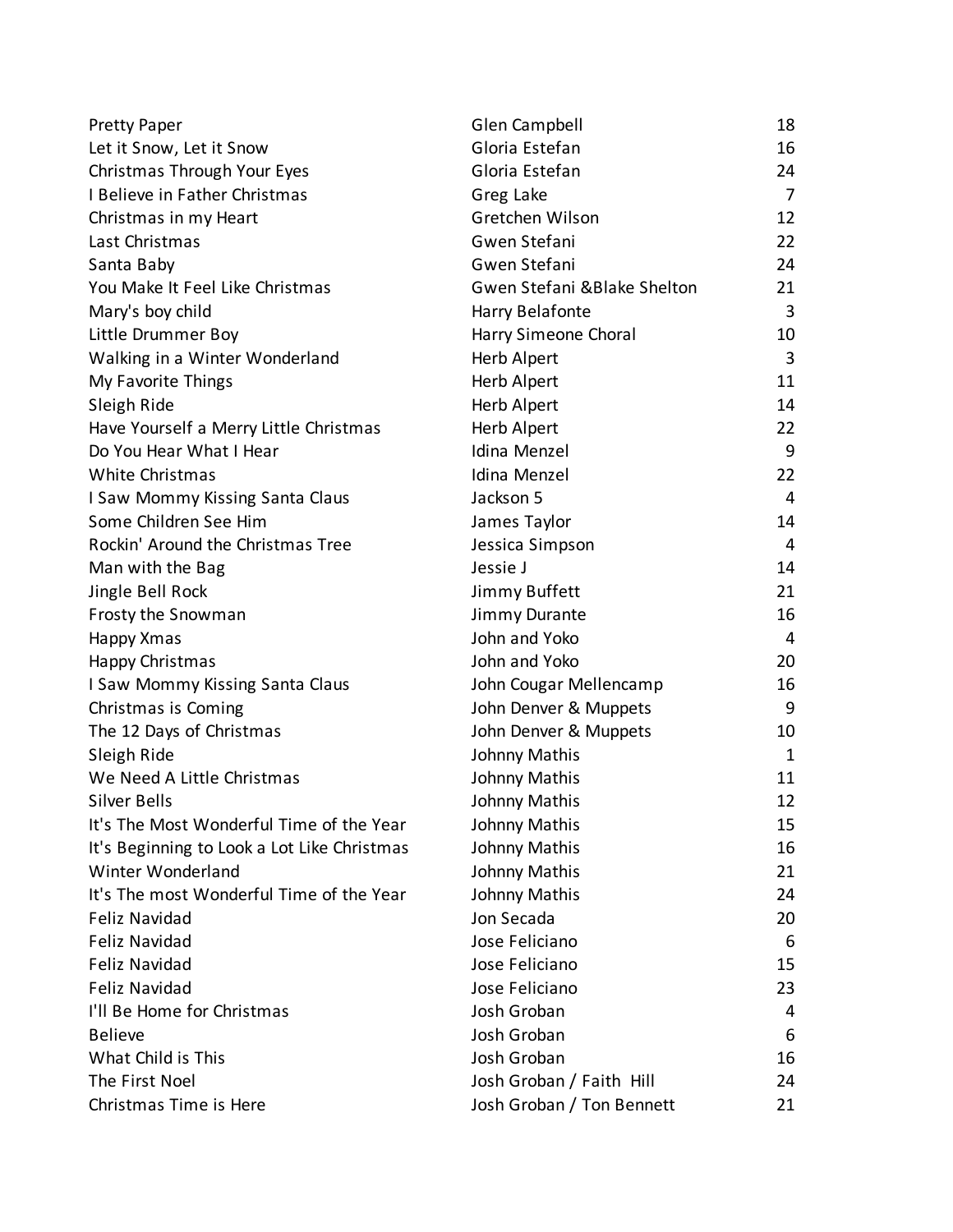| Have Yourself A Merry Little Christmas | <b>Judy Garland</b>                | 15             |
|----------------------------------------|------------------------------------|----------------|
| Mistletoe                              | Justin Bieber                      | 14             |
| The Christmas Song                     | Justin Bieber & Usher              | 9              |
| Wrapped in Red                         | Kelly Clarkson                     | $\overline{7}$ |
| My Grown Up Christmas List             | Kelly Clarkson                     | 16             |
| Underneath the Tree                    | Kelly Clarkson                     | 16             |
| My Favorite Things                     | Kelly Clarkson                     | 20             |
| My Grown Up Christmas List             | Kelly Clarkson                     | 21             |
| Celebrate Me Home                      | Kenny Loggins                      | 5              |
| Have Yourself A Merry Little Christmas | Kenny Loggins & Olivia Newton Johr | 13             |
| Kids                                   | Kenny Rogers                       | 14             |
| Children Go Where I send You           | Kenny Rogers                       | 18             |
| When a Child is Born                   | Kenny Rogers                       | 24             |
| Doo Wop Christmas                      | Kenny Vance & the Planotones       | $\overline{7}$ |
| This is My Wish                        | <b>Kevin Ross</b>                  | 8              |
| Do You Want To Build A Snowman         | Kristen Bell                       | 8              |
| Text me Merry Christmas                | Kristen Bell-Straight No Chaser    | 15             |
| Every Day's Like Christmas             | Kylie Minogue                      | 13             |
| Santa Claus is coming to Town          | Kylie Minogue & Frank Sinatra      | 20             |
| Holly Jolly Christmas                  | Lady Antebellum                    | 18             |
| All I Want for Christmas is You        | Leann Rimes                        | 22             |
| White Christmas                        | Leona Lewis                        | 19             |
| Sleigh Ride                            | Leroy Anderson                     | $\overline{7}$ |
| Sleigh Ride                            | Leroy Anderson                     | 13             |
| Sleigh Ride                            | Leroy Anderson                     | 23             |
| Hallelujah                             | <b>Lindsey Stirling</b>            | 13             |
| Carol of the Bells                     | <b>Lindsey Stirling</b>            | 20             |
| Have Yourself A Merry Little Christmas | Lonestar                           | $\overline{2}$ |
| Reason for the Season                  | Lonestar                           | 13             |
| Santa Claus Liego a la Ciudad          | Luis Miguel                        | 3              |
| Navidad, Navidad                       | Luis Miguel                        | 12             |
| Run Rudolph Run                        | Luke Bryan                         | 23             |
| O Come All Ye Faithful                 | <b>Luther Vandross</b>             | $\overline{2}$ |
| Every Year, Every Christmas            | Luther Vandross                    | 10             |
| Deck the Halls                         | Mannheim Steamroller               | $\overline{2}$ |
| Merry Merry Christmas Baby             | Margo Sylvia & the Tune Weavers    | 16             |
| <b>Silent Night</b>                    | Mariah Carey                       | 5              |
| Christmas (Baby Please Come Home)      | Mariah Carey                       | 9              |
| All I Want for Christmas is You        | Mariah Carey                       | 14             |
| Oh Santa                               | Mariah Carey                       | 21             |
| All I Want for Christmas is You        | Mariah Carey                       | 23             |
| Christmas Is                           | Mark Masri with Jim Brickman       | 3              |
| Chestnuts Roasting on an Open Fire     | Martina McBride                    | 10             |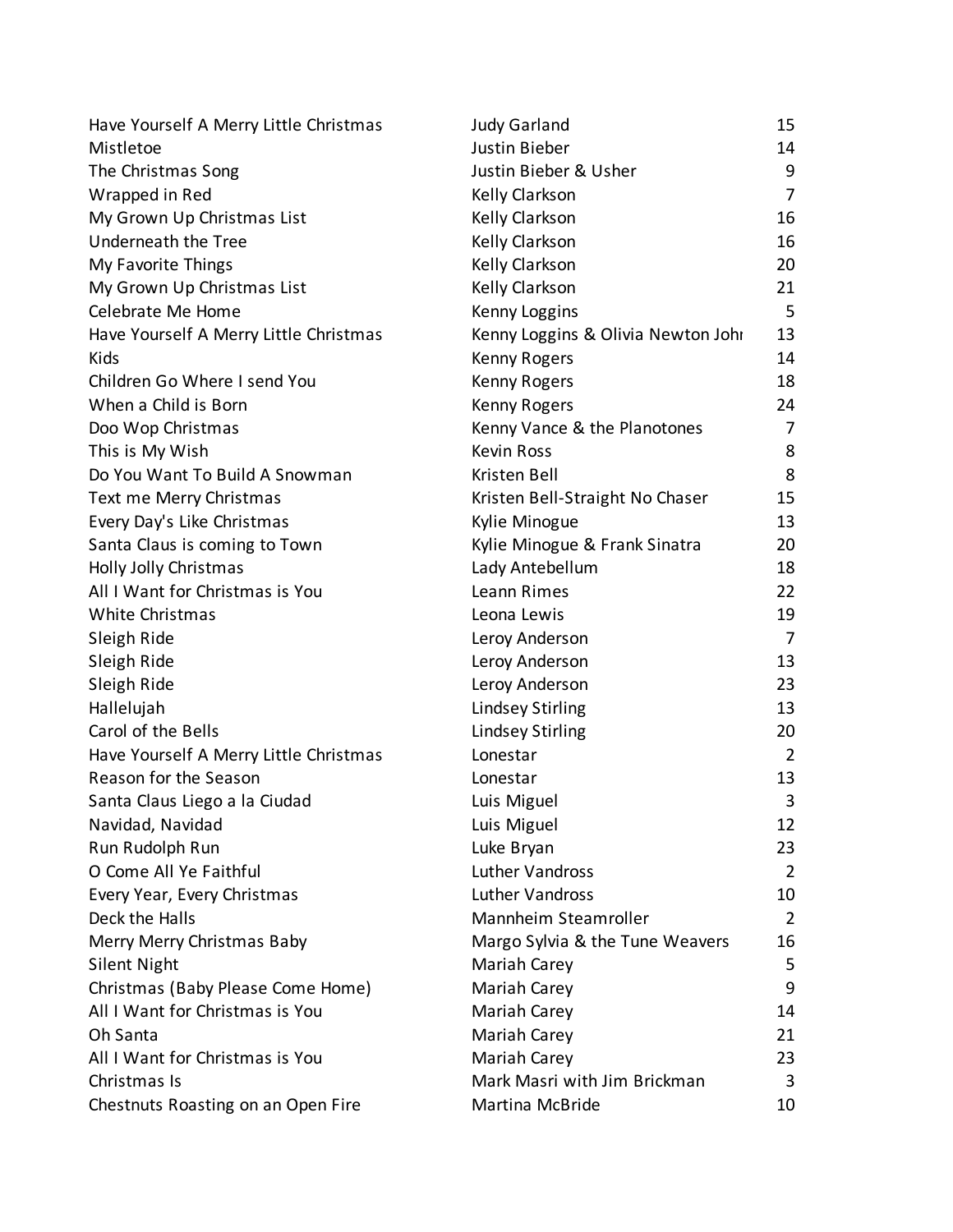| Rudolph the Red Nosed Reindeer              | Mary J. Blige                    | 9              |
|---------------------------------------------|----------------------------------|----------------|
| When You Wish Upon A Star                   | Mary J. Blige & Barbra Streisand | 11             |
| Noche de Paz (Silent Night)                 | Mary J. Blige with Marc Anthony  | 17             |
| Snow Globe                                  | Matt Wertz                       | 18             |
| The Heart of Christmas                      | Matthew West                     | 23             |
| I'll Be Home                                | <b>Meghan Trainor</b>            | 11             |
| Christmastime is Here                       | MercyMe                          | 8              |
| Rockin' Around the Christmas Tree           | MercyMe                          | 13             |
| Grown Up Christmas List                     | Michael Buble                    | 1              |
| Santa Claus is coming to Town               | Michael Buble                    | 3              |
| Let it Snow, Let it Snow                    | Michael Buble                    | 13             |
| Christmas (Baby Please Come Home)           | Michael Buble                    | 20             |
| It's Beginning to Look a Lot Like Christmas | Michael Buble                    | 22             |
| All I want for Christmas is you             | Michael Buble                    | 24             |
| Baby It's Cold Outside                      | Michael Buble & Anne Murray      | 17             |
| White Christmas                             | Michael Buble & Shania Twain     | 7              |
| Christmas Angels                            | Michael W. Smith                 | 5              |
| Do You Want To Build A Snowman              | Mickey Guyton                    | 23             |
| Caroling, Caroling                          | Nat King Cole                    | 1              |
| The Christmas Song                          | Nat King Cole                    | 6              |
| Joy to the World                            | Nat King Cole                    | 11             |
| The Christmas Song                          | Nat King Cole                    | 11             |
| <b>Adeste Fideles</b>                       | Nat King Cole                    | 15             |
| The Christmas Song                          | Nat King Cole                    | 15             |
| The First Noel                              | Nat King Cole                    | 19             |
| The Christmas Song                          | Natalie Cole and Nat King Cole   | $\overline{2}$ |
| You Make It Feel Like Christmas             | Neil Diamond                     | 4              |
| Christmas Medley                            | Neil Diamond                     | 21             |
| Wish List                                   | <b>Neon Trees</b>                | 17             |
| We need A little Christmas                  | <b>New Christy Minstrels</b>     | 19             |
| Christmas Shoes                             | Newsong                          | 5              |
| The Christmas Hope                          | NewSong                          | 15             |
| Say All You Want for Christmas              | Nick Jonas/Shania Twain          | 22             |
| Merry Christmas, Happy Holidays             | <b>NSYNC</b>                     | 6              |
| O Holy Night                                | <b>NSYNC</b>                     | 15             |
| Wonderful Christmastime                     | Paul McCartney                   | 4              |
| The Christmas Song                          | Paul McCartney                   | 23             |
| (I Like To) Sleighride                      | Peggy Lee                        | 13             |
| That's Christmas to Me                      | Pentatonix                       | 9              |
| Mary Did You Know                           | Pentatonix                       | 14             |
| Hallelujah                                  | Pentatonix                       | 19             |
| We need A little Christmas                  | Percy Faith Orchestra            | $\overline{2}$ |
| The Christmas Song                          | Percy Faith Orchestra            | 5              |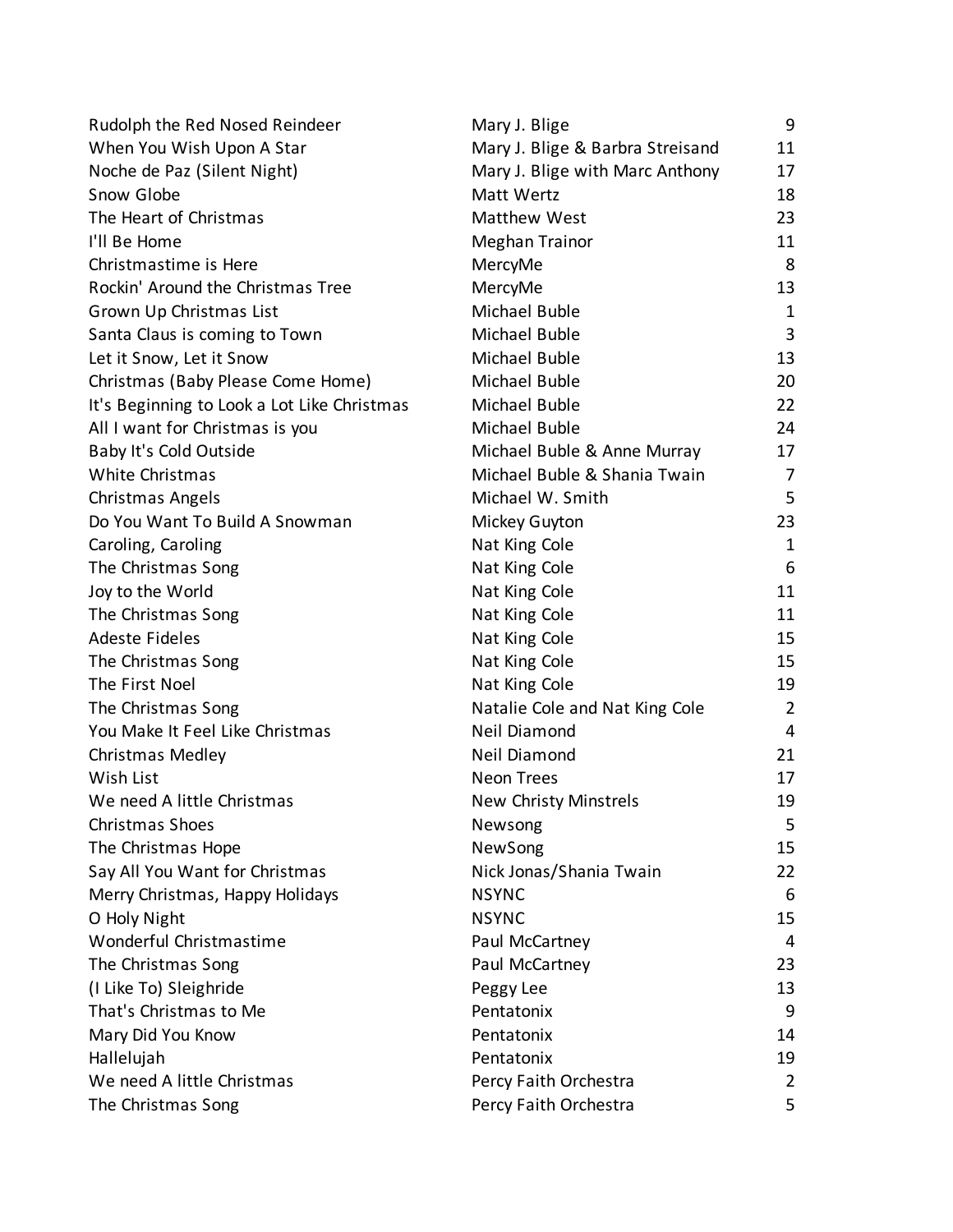| Joy to the World                                                     | Percy Faith Orchestra           | 8              |
|----------------------------------------------------------------------|---------------------------------|----------------|
| Christmas Is                                                         | Percy Faith Orchestra           | 9              |
| Happy Holidays                                                       | Percy Faith Orchestra           | 11             |
| Joy to the World                                                     | Percy Faith Orchestra           | 22             |
| Home for the Holiday                                                 | Perry Como                      | 8              |
| Toyland                                                              | Perry Como                      | $\overline{4}$ |
| Angels from the Realms                                               | Piano Guys and David Archuletta | 19             |
| Santa Claus is Coming to Town                                        | <b>Pointer Sisters</b>          | 21             |
| Jingle Bell Rock                                                     | <b>Rascal Flatts</b>            | 8              |
| Rudolph the Red Nosed Reindeer                                       | Ray Charles                     | 17             |
| All I Want For Christmas                                             | Ray Charles                     | 23             |
| The 12 Days of Christmas                                             | Ray Conniff Singers             | 1              |
| Ring Christmas Bell                                                  | <b>Ray Conniff Singers</b>      | 5              |
| Christmas Bride                                                      | Ray Conniff Singers             | $\overline{7}$ |
| Winter Wonderland                                                    | <b>Ray Conniff Singers</b>      | 12             |
| Medley: Let it Snow, Count Blessings, We wish yo Ray Conniff Singers |                                 | 17             |
| Ring Christmas Bell                                                  | <b>Ray Conniff Singers</b>      | 23             |
| The First Noel                                                       | <b>Ray Conniff Singers</b>      | 24             |
| Santa Claus is Watching You                                          | Ray Stevens                     | 18             |
| Merry Christmas in Love                                              | Renee Olstead                   | 4              |
| Santa Claus is Coming to Town                                        | <b>Rod Stewart</b>              | 8              |
| Merry Christmas Baby                                                 | Rod Stewart & Celo Green        | 19             |
| Winder Wonderland                                                    | Rod Stewart/Michael Buble       | 15             |
| Sleigh Ride                                                          | Ronettes                        | 4              |
| Frosty the Snowman                                                   | Ronettes                        | 22             |
| <b>Pretty Paper</b>                                                  | Roy Orbison                     | 11             |
| Snoopy's Christmas                                                   | Royal Guardsmen                 | 13             |
| Have Yourself a Merry Little Christmas                               | Sam Smith                       | 7              |
| At Christmas                                                         | Sara Evans                      | 18             |
| That's What I Want for Christmas                                     | SheDaisy                        | 11             |
| Santa's Coming For You                                               | Sia                             | 22             |
| <b>Green Christmas</b>                                               | <b>Stan Freberg</b>             | 1              |
| Christmas Card                                                       | Steven Curtis Chapman           | 18             |
| One Little Christmas Tree                                            | Stevie Wonder                   | 3              |
| Someday at Christmas                                                 | Stevie Wonder                   | 12             |
| What Christmas Means to Me                                           | Stevie Wonder                   | 14             |
| We Three Kings                                                       | <b>Straight No Chaser</b>       | 6              |
| Nutcracker                                                           | <b>Straight No Chaser</b>       | 20             |
| This is Christmas                                                    | Suzie McNeil                    | 19             |
| Christmases When You Were Mine                                       | <b>Taylor Swift</b>             | 10             |
| Christmas Must Be Something More                                     | <b>Taylor Swift</b>             | 14             |
| Mary Did You Know                                                    | The Braxtons                    | 17             |
| Merry Christmas Darling                                              | The Carpenters                  | 1              |